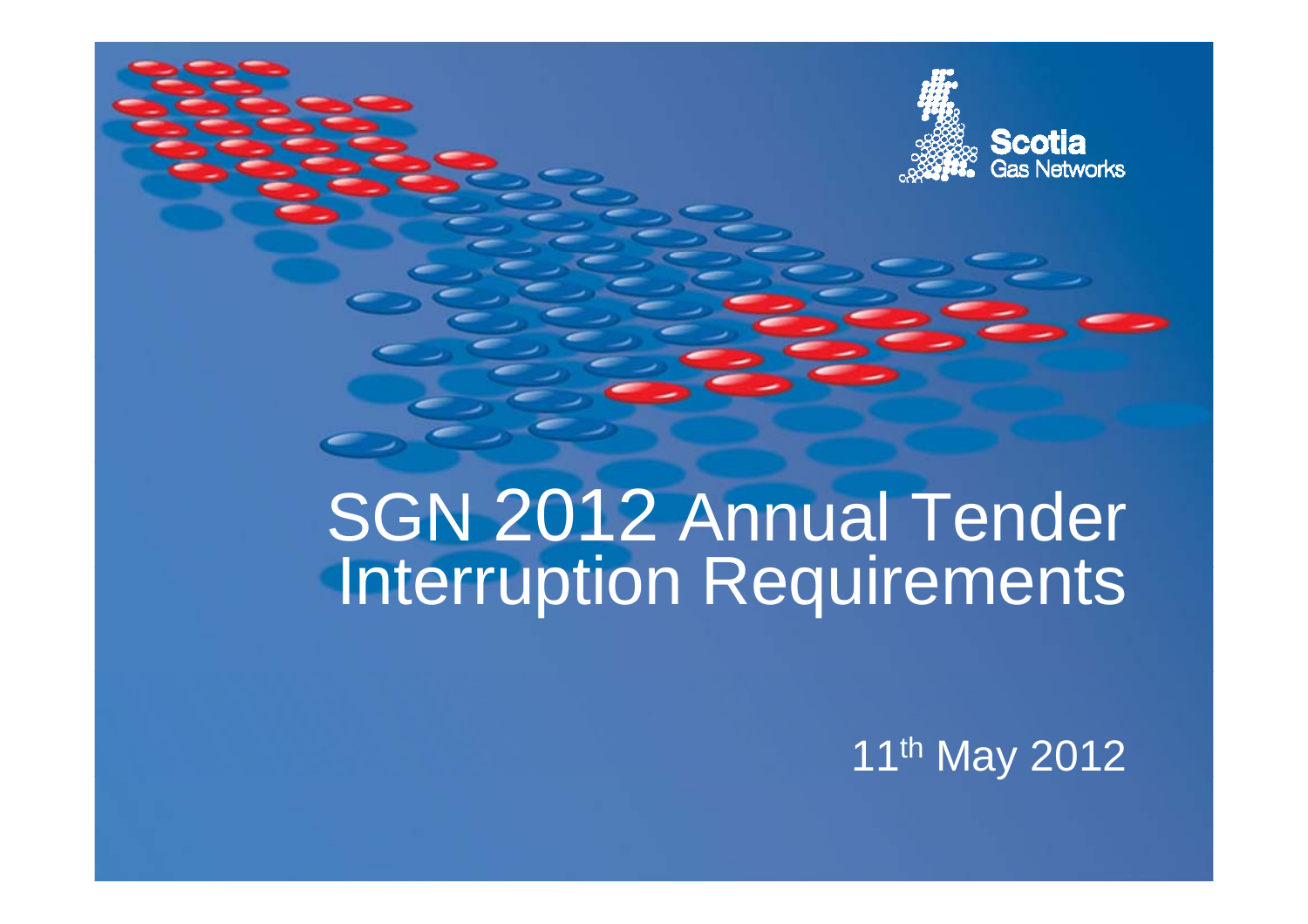## 2012 Annual Interru ption Process



- Scotia Gas Networks publish Interruption Requirements 11<sup>th</sup> May 2012
- Tender window opens Monday 11<sup>th</sup> June 2012
- Tender window closes 5pm Friday 22<sup>nd</sup> June 2012
- On or before 29<sup>th</sup> July 2012 SGN publish results of the Annual tender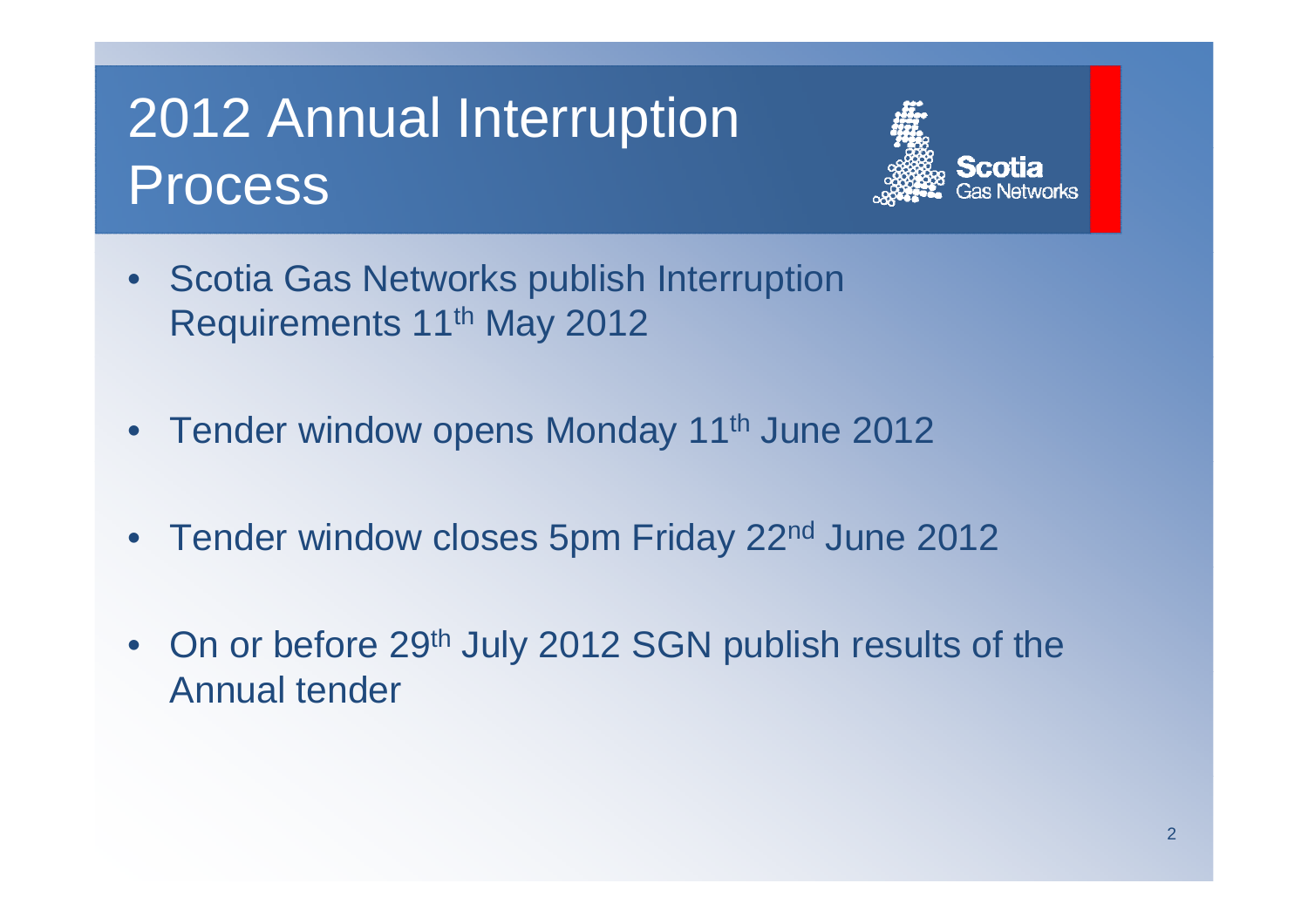## **Scotland Zones -figures**

**Scotia**<br>Gas Networks

•**Interruption** Requirements

| Zone                                 | <b>Requirements</b>     |           |                                         |       |                     | 2013/2014 2014/2015 2015/2016 2016/2017 2017/2018 2018/2019 2019/2020 |                               |           | 2020/2021     |
|--------------------------------------|-------------------------|-----------|-----------------------------------------|-------|---------------------|-----------------------------------------------------------------------|-------------------------------|-----------|---------------|
| Scotland Zone; Kilmarnock-<br>Darvel | SOQ Volume<br>(GWh/Day) | 0.7       | 0.7                                     | 0.7   | 0.7                 | 0.7                                                                   | 0.7                           | 0.7       | 0.7           |
|                                      | Min No Int Davs         | 30        | 30                                      | 30    | 30                  | 30                                                                    | 30                            | 30        | 30            |
|                                      | Max No Int Days         | 53        | 59                                      | 62    | 69                  | 69                                                                    | 69                            | 69        | 69            |
|                                      |                         |           |                                         |       |                     |                                                                       |                               |           |               |
| Zone                                 | <b>Requirements</b>     | 2013/2014 | 2014/2015                               |       | 2015/2016 2016/2017 |                                                                       | 2017/2018 2018/2019           | 2019/2020 | 2020/2021     |
| Scotland Zone; Angus                 | SOQ Volume<br>(GWh/Day) | 1.9       | 2.1                                     | 2.1   | 2.2                 | 2.2                                                                   | 2.2                           | 2.2       | 2.2           |
|                                      | Min No Int Days         | 30        | 30                                      | 30    | 30                  | 30                                                                    | 30                            | 30        | 30            |
|                                      | Max No Int Days         | 33        | 37                                      | 37    | 40                  | 40                                                                    | 42                            | 42        | 42            |
|                                      |                         |           |                                         |       |                     |                                                                       |                               |           |               |
| Zone                                 | <b>Requirements</b>     | 2013/2014 | 2014/2015                               |       | 2015/2016 2016/2017 |                                                                       | 2017/2018 2018/2019           | 2019/2020 | 2020/2021     |
| Scotland Zone; Moray                 | SOQ Volume<br>(GWh/Dav) |           | 0.35                                    | 0.35  | 0.35                | 0.35                                                                  | 0.35                          | 0.35      | 0.35          |
|                                      | Min No Int Days         |           | 5                                       | 5     | 5                   | 5                                                                     | 5                             | 5         | 5             |
|                                      | Max No Int Days         |           | 15                                      | 20    | 20                  | 34                                                                    | 38                            | 38        | 38            |
|                                      |                         |           |                                         |       |                     |                                                                       |                               |           | <b>Bonnes</b> |
| Zone                                 | <b>Requirements</b>     |           | 2013/2014 2014/2015 2015/2016 2016/2017 |       |                     |                                                                       | 2017/2018 2018/2019 2019/2020 |           | 2020/2021     |
| Scotland Zone; East Kilbride         | SOQ Volume<br>(GWh/Dav) | 0.12      | 0.12                                    | 0.12  | 0.12                | 0.12                                                                  | 0.12                          | 0.12      | 0.12          |
|                                      | Min No Int Days         | 5         | 5                                       | 5     | 5                   | 5                                                                     | 5                             | 5         | 5             |
|                                      | Max No Int Days         | 35        | 35                                      | 38    | 38                  | 38                                                                    | 40                            | 40        | 40            |
|                                      |                         |           |                                         |       |                     |                                                                       |                               |           |               |
| Zone                                 | <b>Requirements</b>     | 2013/2014 | 2014/2015                               |       | 2015/2016 2016/2017 |                                                                       | 2017/2018 2018/2019           | 2019/2020 | 2020/2021     |
| Scotland Zone; Straiton              | SOQ Volume<br>(GWh/Day) | 0.055     | 0.055                                   | 0.055 | 0.055               | 0.055                                                                 | 0.055                         | 0.055     | 0.055         |
|                                      | Min No Int Davs         | 5         | 5                                       | 5     | 5                   | 5                                                                     | 5                             | 5         | 5             |
|                                      | Max No Int Days         | 35        | 35                                      | 38    | 38                  | 38                                                                    | 40                            | 40        | 40            |



3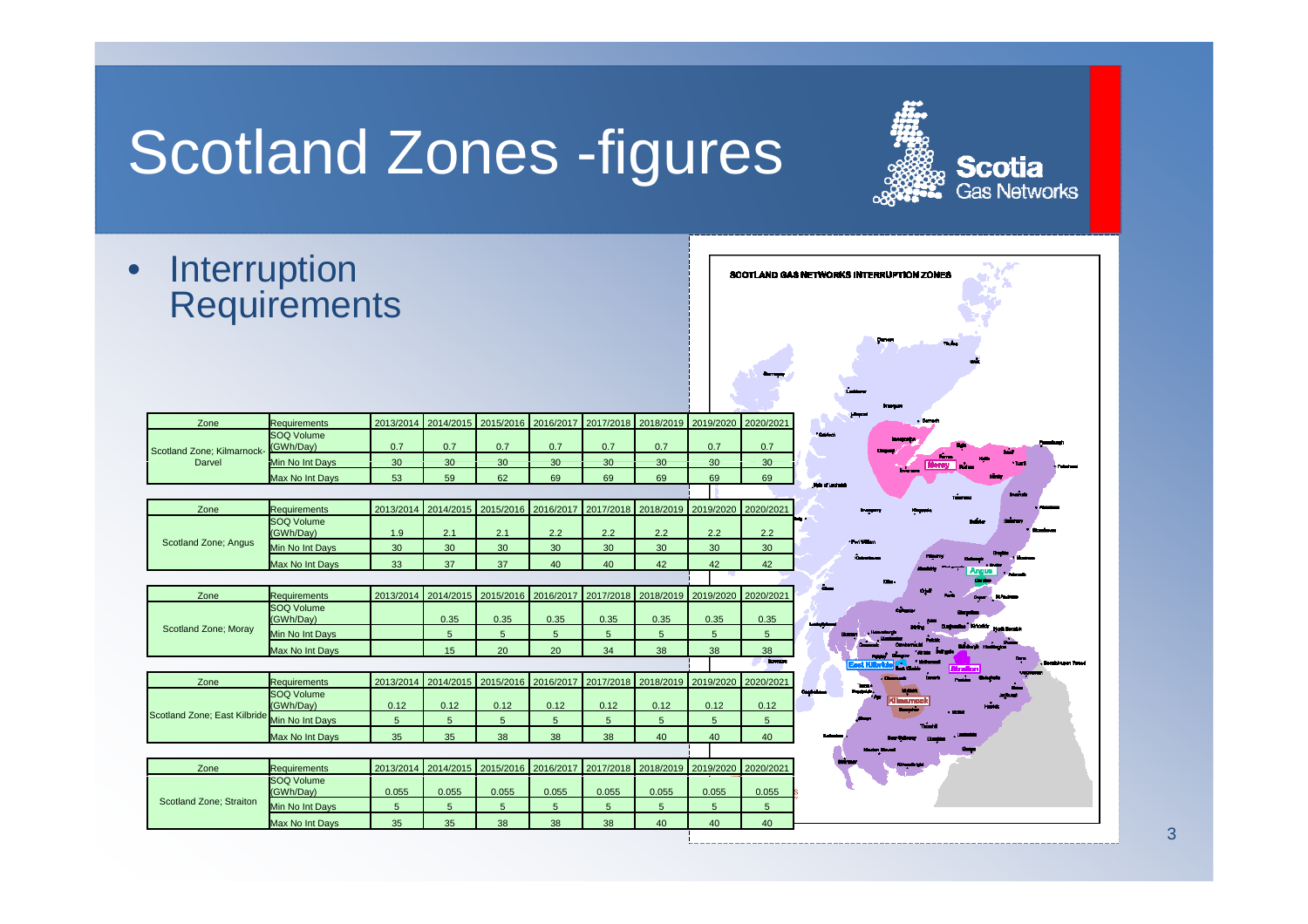## South Zones -figures

### **Scotia Gas Networks**

### •Interruption Requirements

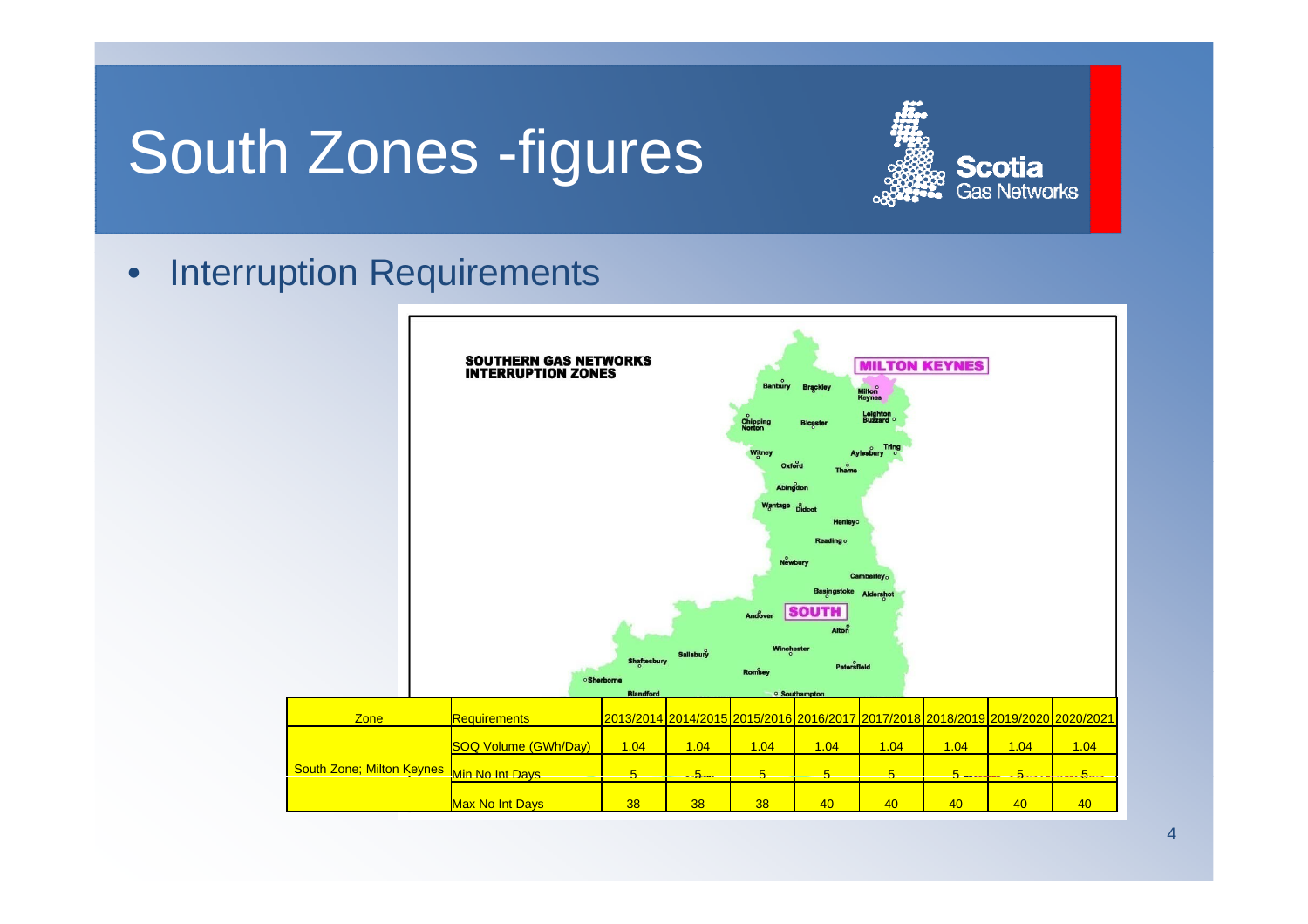## South East -figures



#### •Interruption Requirements